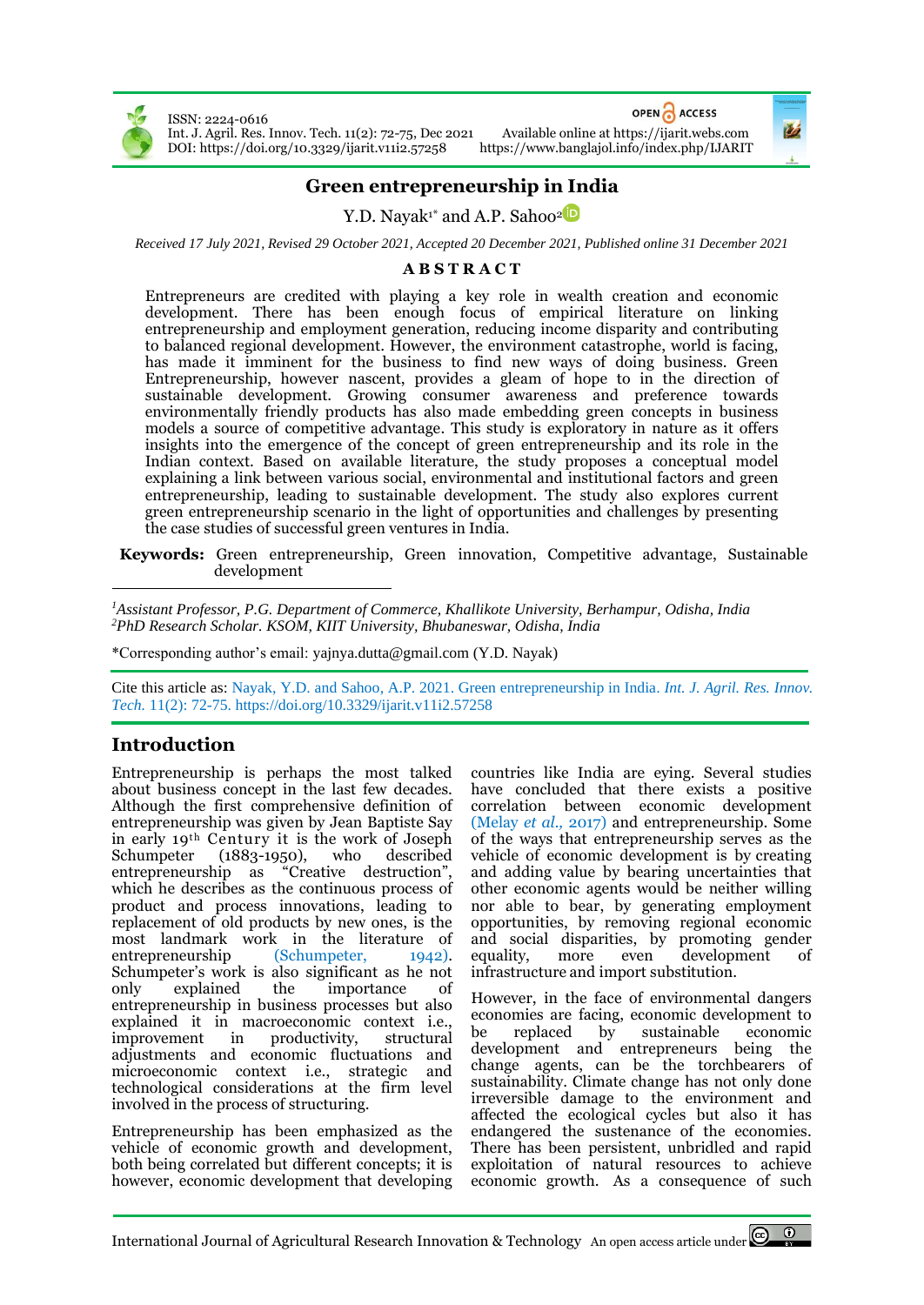continuous exploitation and unsustainable world economic growth, vital signs such as melting of glaciers, forest fires, rapid increase in earth's temperature and decline in coral reefs indicate that natural environment has reached its limit. Thus, there is an urgent need for adoption of sustainable practices in both consumption and production to try to obtain preservation and balance on economic, environmental and social dimensions. The focus of thinkers has therefore, shifted from making the enterprises greener to addressing the issue of sustainability in businesses right from their inception. Hence, the entrepreneurs who engage in "creative destruction" and are called as change agents should shoulder the responsibility to develop innovative business practices to deal with social and environmental challenges, thus paving way for a sustainable future. A separate category of entrepreneurs, driven by sustainability concerns are garnering attention of the policy makers, researchers and other stakeholders.

The term 'green entrepreneurship' was firstly used by Berle. However, there remains a lot of confusion regarding what is it that makes up 'green entrepreneurship', how can it be defined and how to differentiate it from non-green entrepreneurship? All these questions therefore make it important to undergo extensive analysis of how green entrepreneurs identify new business opportunities, develop their ideas, and convert the ideas into reality, l a u n c h , and nurture the venture for earning profits. India is as other countries have been rapidly exploiting natural resources for achieving rapid<br>industrialization and economic growth. industrialization Therefore, India needs green entrepreneurs who can act as change agents and can help achieving economic growth in a sustainable manner by marrying the twin processes of innovation and sustainability. The purpose should be to provide such an enabling environment that these green entrepreneurs not only get successful but also lead other businesses towards adopting green practices.

Today when every country is focusing on 'sustainable development', the Indian markets are also responding to the phenomenon of climate change, as there is a paradigm shift towards green production and consumption in the recent decades. Consumers' tastes and preferences are shifting towards sustainable products. Increase in per capita Income, Improvement In level of education, changes in lifestyle and growing awareness about environmental concerns may be the causes of this shift. The paradigm shifts in the consumption patterns have led to emergence of green markets in India, that provide huge scope and opportunities for entrepreneurs to design, develop green products and making use of green processes.

Green entrepreneurship is not there only to catering to the shifting consumer demand for sustainable products but also to contribute and be a guide towards achieving sustainable development in the long run. Therefore, green entrepreneurs can be defined as entrepreneurs who identify the connection between innovation and sustainability and achieve competitive advantage by focusing on and selling products that are benefitting to environment. Green products are designed in such a manner that there is lesser use of natural resources, elimination of toxic waste substances that can be harmful to environment and human health, recycling of waste material and reduction in consumption of energy. The role of green entrepreneurs is therefore not only limited to offer answers to the challenges environmental degradation is forcing on the ecology but also to challenge the traditional marketing systems and scenarios to adopt the green perspective.

This study offers insight into the emergence and evolution of green entrepreneurship scenario in India. The next section discusses the enabling factors of green entrepreneurship. The next section presents a conceptual model that explores the inter-linkages between economic, social and environmental factors, which promote green entrepreneurship and pave way for sustainable development in the long run. Hereafter, the study takes up case studies from successful green business initiatives in India to look into the motivation and success factors of green entrepreneurship in Indian markets. In conclusion, suggestions are offered to overcome bottlenecks and foster green entrepreneurship

#### *Enabling factors of green entrepreneurship*

It is important to do an in-depth study of the factors and conditions that impact green entrepreneurship and impact of formal and informal networks on the performance of green small and medium enterprises (SMEs) (Qazi *et al.*, 2020). Starting a business is riskier in transition economies than in developed economies, which is why a higher level of entrepreneurial creativity and more friendly economic ecosystem is required to reduce failure and risks (Haldar, 2019) There is a need to define green entrepreneurship and its attributes in a shared manner (Demirel *et al.,* 2019). To promote green entrepreneurship, it is important that governments provide friendly policy frameworks, reduce/ remove corruption to make it more attractive and educate consumers about the importance of consuming green products (Melay *et al*., 2017). Environmental knowledge has strong positive association to green purchase behavior, therefore in order to induce green entrepreneurship it is important to make people environmentally aware, which in turn will lead to people buying green product irrespective of the higher prices (Grilli *et al.,* 2018). A green entrepreneur will be more likely to attract venture capitalists if he is able to send a reliable signal to investors, which will not only be done by making use of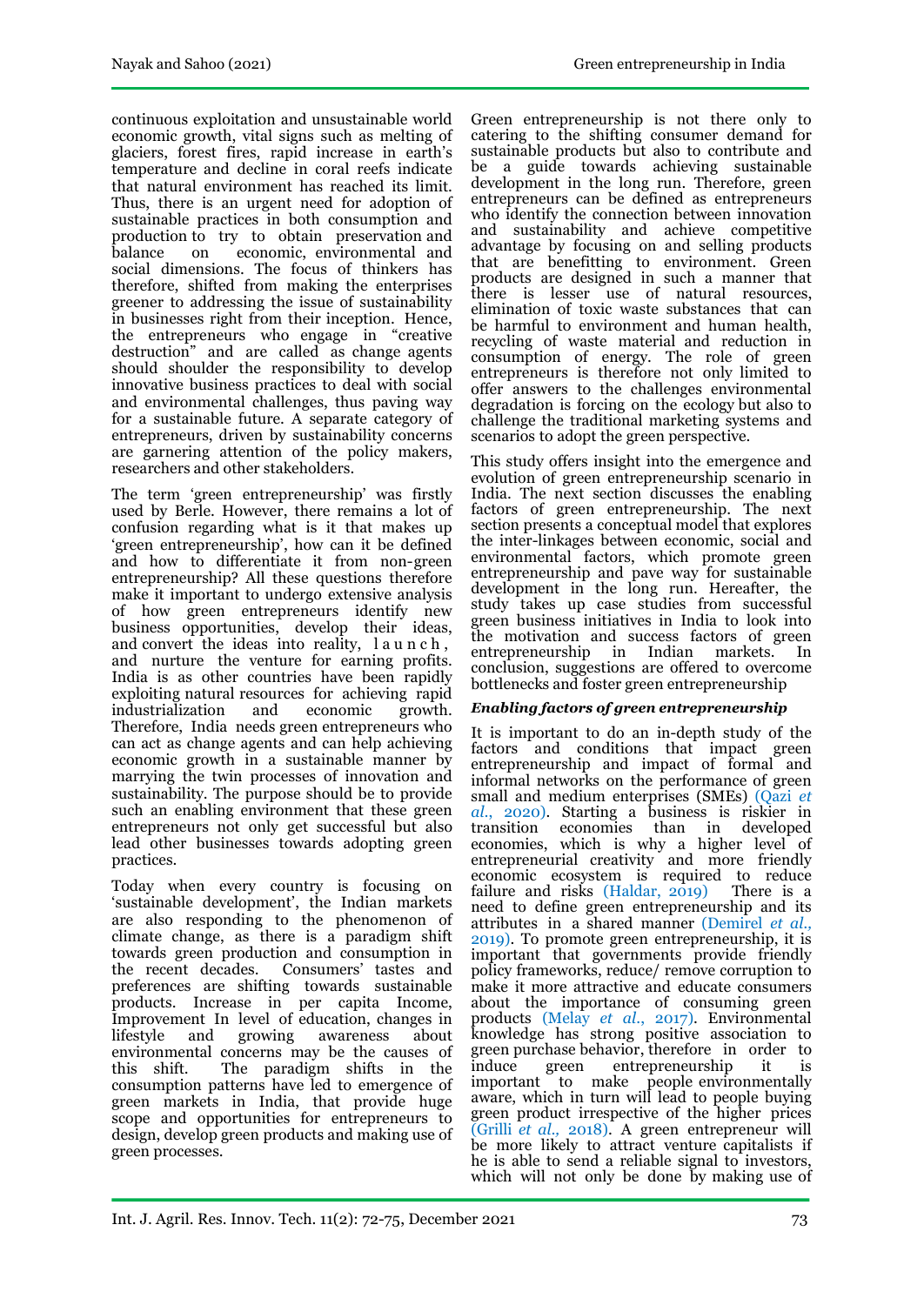green technologies and positioning the venture at the same time in green sector (Soomro *et al.,*  2020). Environmental values have a positive impact on the success of green entrepreneurial activities; people with concern towards environment are asset to the completely green entrepreneurial ecosystem (Tien, 2020). There is a need to promote green entrepreneurship by incentivizing investments in green business practices and reducing bottlenecks in the development of sustainable market scenario in India (Haldar, 2019). Green enterprises require more multidimensional and multilevel support in comparison to commercial enterprises therefore to induce willingness and readiness towards starting these, government should create favorable conditions including information sharing, financial incentivization, information exchange and knowledge enhancement measures (Tien, 2020).

For green initiatives and green entrepreneurship to succeed an enabling ecosystem is required that contains components that do not have any definitive boundaries, and are dynamic, interacting and correlating (Moriggi, 2020). In India few of the major challenges green entrepreneurs face is raising of funds, lack of access to informational sources, lack of legal awareness and managerial and technical expertise (Moriggi, 2020).

### **Research Objectives and Methodology**

The aim of this study is to understand and analyze the development of green analyze the development of entrepreneurship in India. Therefore, following objectives have been set:

- To define 'green entrepreneurship'.
- To study the enablers of green entrepreneurship in India.
- To offer suggestions to promote green entrepreneurship India.

This study explores the concept of 'green entrepreneurship' using all the available secondary literature sources such as research papers, web pages of green enterprises and interviews of green innovators available on print and digital media. Based on the literature available, a conceptual model is derived which analyses environmental and economic factors in shaping green entrepreneurship in the Indian markets.

#### *Conceptual Model: Green entrepreneurship as a source of Competitive Advantage for the firms and Sustainable development for the economy*

The continuous and growing depletion of natural reserves, increase in global temperature, increase in Green House gas emissions, environment pollution and ecosystem and rapidly endangering of biodiversity has lead policy makers and institutions of both global and national stature to enact laws to penalize enterprises that are causing major harm to the environment and incentivize firms that are engaged in green innovation, use of green technology and production of green products. Growing<br>awareness among consumers about awareness among consumers environmental preservation has created green markets that demand products produced using green technologies, redesigning of supply chain in tandem with green agenda, creating new opportunities for green entrepreneurship. The enterprises that are focusing on green management practices therefore have an edge that these can swiftly build into competitive advantage thus paving way for other firms that would make other firms to follow the green practices ultimately leading to sustainable development.



Fig. 1. Nexus between environmental, consumer and institutional, green opportunities and sustainable development.

*Source: Author's Compilation*